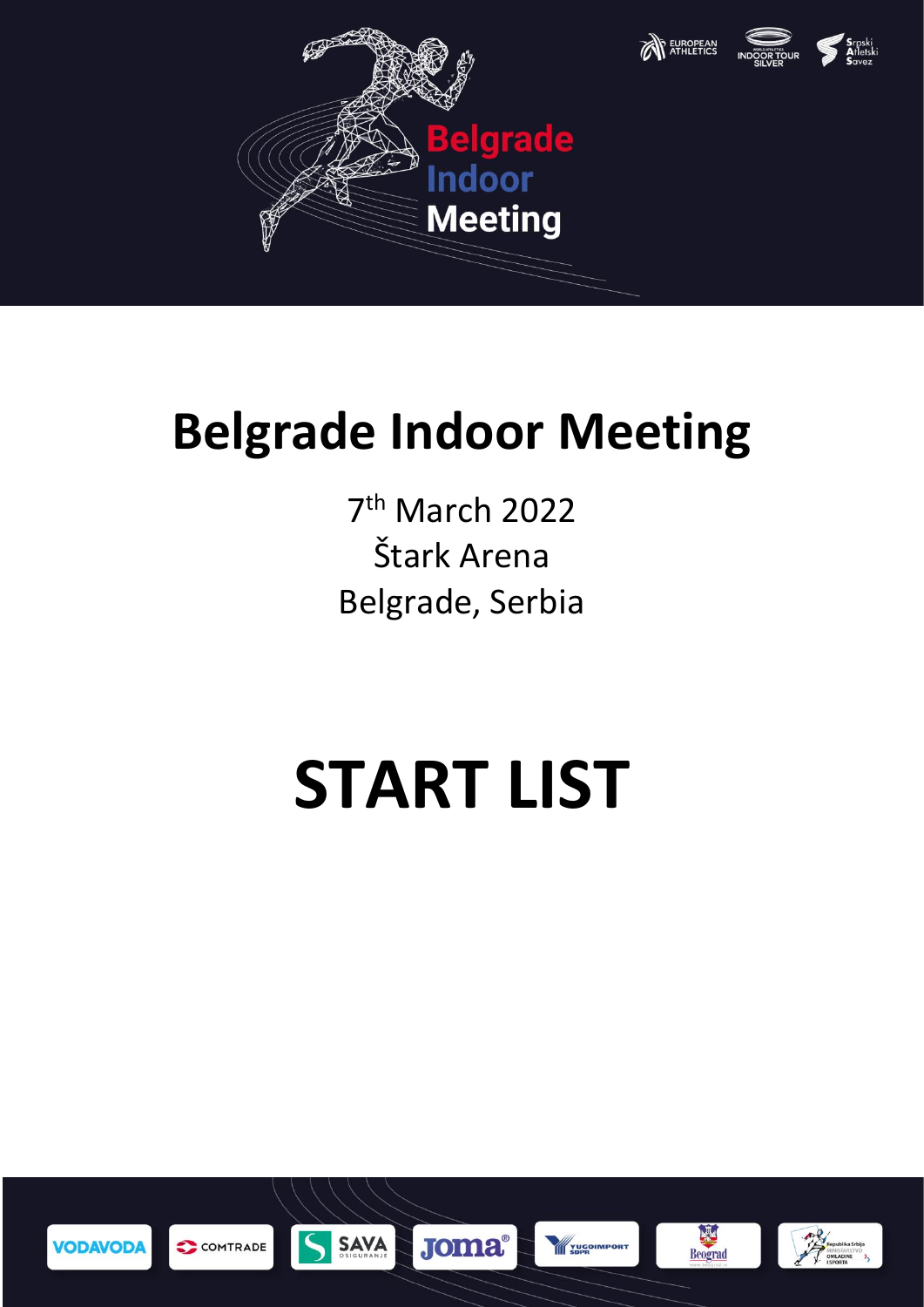





| Event        |            | Long Jump Memorial "Nenad Stekić" |                   |            |                |           |           |
|--------------|------------|-----------------------------------|-------------------|------------|----------------|-----------|-----------|
| Men          |            | <b>Start time</b>                 |                   |            |                |           | 17:00     |
| <b>Order</b> | <b>BIB</b> | <b>Name</b>                       | <b>Surname</b>    | <b>DOB</b> | <b>Country</b> | <b>SB</b> | <b>PB</b> |
| 1            | 137        | Ingar                             | <b>KIPLESUND</b>  | 1996-11-15 | <b>NOR</b>     | 7.59      | 8.10      |
| 2            | 139        | Filip                             | <b>PRAVDICA</b>   | 1995-07-08 | <b>CRO</b>     | 7.91      | 7.91      |
| 3            | 136        | Lester                            | <b>LESCAY</b>     | 2001-10-15 | <b>CUB</b>     | 7.57      | 8.28      |
| 4            | 138        | Marko                             | ČEKO              | 2000-08-03 | <b>CRO</b>     | 7.77      | 8.04      |
| 5            | 135        | <b>Thobias</b>                    | <b>MONTLER</b>    | 1996-02-15 | <b>SWE</b>     | 8.21      | 8.31      |
| 6            | 133        | Strahinja                         | <b>JOVANČEVIĆ</b> | 1993-02-28 | SRB-CZB        | 7.68      | 8.05      |
| 7            | 134        | <b>Miltiadis</b>                  | <b>TENTOGLOU</b>  | 1998-03-18 | <b>GRE</b>     | 8.22      | 8.38      |
| 8            | 132        | Lazar                             | ANIĆ              | 1991-12-14 | SRB-RKG        | 7.77      | 8.15      |

| Event          |            | <b>Pole Vault</b> |                  |            |                |           |           |
|----------------|------------|-------------------|------------------|------------|----------------|-----------|-----------|
| <b>Men</b>     |            | <b>Start time</b> |                  |            |                |           | 17:15     |
| <b>Order</b>   | <b>BIB</b> | <b>Name</b>       | <b>Surname</b>   | <b>DOB</b> | <b>Country</b> | <b>SB</b> | <b>PB</b> |
|                | 151        | Wenwen            | <b>CHEN</b>      | 1997-06-08 | <b>CHN</b>     |           | 5.40      |
| $\overline{2}$ | 153        | Ivan              | <b>PARAVAC</b>   | 2001-01-26 | <b>CRO</b>     | 5.15      | 5.15      |
| 3              | 152        | Robert            | <b>RENNER</b>    | 1994-03-08 | <b>SLO</b>     | 5.50      | 5.62      |
| 4              | 150        | <b>Bokai</b>      | <b>HUANG</b>     | 1996-09-26 | <b>CHN</b>     | 5.55      | 5.75      |
| 5              | 149        | Emanuoil          | <b>KARALIS</b>   | 1999-10-20 | <b>GRE</b>     | 5.81      | 5.81      |
| 6              | 148        | Armand            | <b>DUPLANTIS</b> | 1999-11-10 | <b>SWE</b>     | 6.05      | 6.18      |

 $\overline{S}$ 

COMTRADE

**VODAVODA** 

**SAVA** 



Beograd

**THE YUGOIMPORT**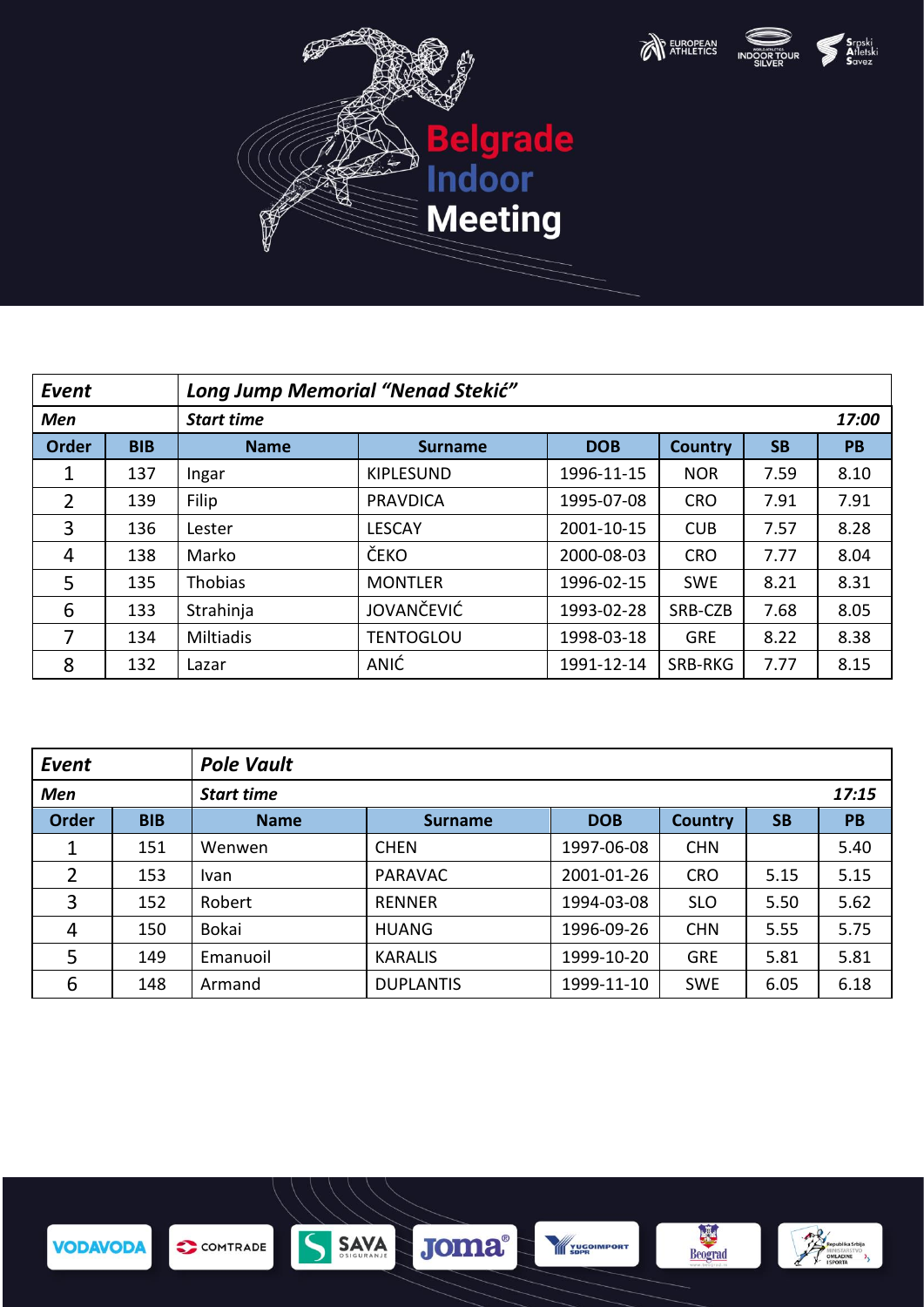





| Event          |            | <b>60 m SEMIFINALS</b> |                         | qualification standard: $3Q + 2q$ |                |           |           |  |
|----------------|------------|------------------------|-------------------------|-----------------------------------|----------------|-----------|-----------|--|
| <b>Women</b>   |            | <b>Start time</b>      |                         |                                   |                |           | 17:20     |  |
| Lane           | <b>BIB</b> | <b>Name</b>            | <b>Surname</b>          | <b>DOB</b>                        | <b>Country</b> | <b>SB</b> | <b>PB</b> |  |
| <b>HEAT1</b>   |            |                        |                         |                                   |                |           | 17:20     |  |
| 2              | 160        | Milana                 | <b>TIRNANIĆ</b>         | 1994-09-01                        | SRB-CZB        | 7.33      | 7.33      |  |
| 3              | 167        | Salome                 | <b>KORA</b>             | 1994-06-08                        | SUI            | 7.32      | 7.25      |  |
| 4              | 162        | Tatjana                | <b>PINTO</b>            | 1992-07-02                        | <b>GER</b>     | 7.16      | 7.06      |  |
| 5              | 165        | Claudia                | <b>PAYTON</b>           | 1998-04-13                        | <b>SWE</b>     | 7.24      | 7.24      |  |
| 6              | 166        | Farzaneh               | <b>FASIHI</b>           | 1993-01-03                        | IRI            | 7.33      | 7.25      |  |
| 7              | 164        | Alana - Britzin        | <b>BERN</b>             | 1994-09-28                        | <b>GRE</b>     | 7.48      | 7.42      |  |
| 8              | 170        | Melani                 | <b>BOSIĆ</b>            | 2003-09-03                        | BIH            | 7.67      | 7.67      |  |
| <b>HEAT 2</b>  |            |                        |                         |                                   |                |           | 17:27     |  |
| $\overline{2}$ | 161        | Ivana                  | ILIĆ                    | 2002-06-08                        | SRB-ČAČ        | 7.42      | 7.42      |  |
| 3              | 169        | Monika                 | <b>WEIGERTOVA</b>       | 1992-03-20                        | <b>SVK</b>     | 7.33      | 7.32      |  |
| 4              | 163        | Rafalia                | SPANOUDAKI              | 1994-06-07                        | <b>GRE</b>     | 7.23      | 7.23      |  |
| 5              | 171        | Dosso                  | ZAYNAB                  | 1999-09-12                        | ITA            | 7.16      | 7.16      |  |
| 6              | 172        | Astrid                 | <b>GLENNER-FRANDSEN</b> | 1993-04-11                        | <b>DEN</b>     | 7.33      | 7.32      |  |
| 7              | 168        | Nikol                  | <b>ANDONOVA</b>         | 2000-01-25                        | <b>BUL</b>     | 7.46      | 7.46      |  |



SAVA  $\overline{\mathcal{S}}$ COMTRADE





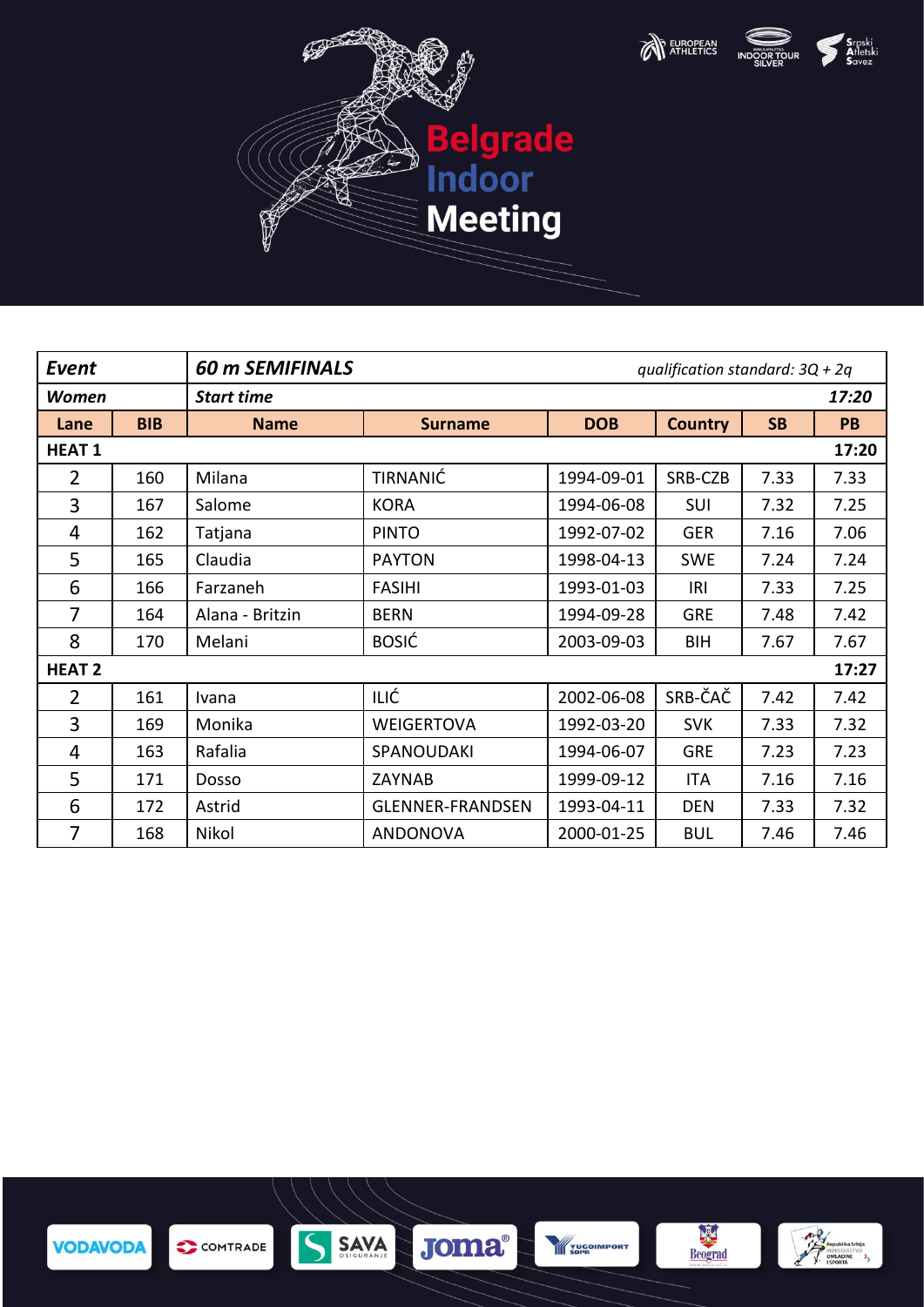





| <b>Event</b>   |            | <b>60 m SEMIFINALS</b> |                      | qualification standard: $3Q + 2q$ |                |           |           |
|----------------|------------|------------------------|----------------------|-----------------------------------|----------------|-----------|-----------|
| Men            |            | <b>Start time</b>      |                      |                                   |                |           | 17:35     |
| Lane           | <b>BIB</b> | <b>Name</b>            | <b>Surname</b>       | <b>DOB</b>                        | <b>Country</b> | <b>SB</b> | <b>PB</b> |
| <b>HEAT1</b>   |            |                        |                      |                                   |                |           | 17:35     |
| 2              | 112        | Emmanouil              | <b>CHRISTODOULOU</b> | 2003-05-21                        | <b>CYP</b>     | 7.00      | 7.00      |
| 3              | 109        | Miodrag                | <b>TRESOVIĆ</b>      | 2000-11-25                        | SRB-CZB        | 6.90      | 6.89      |
| 4              | 104        | Lamont Marcell         | <b>JACOBS</b>        | 1994-09-06                        | <b>ITA</b>     | 6.49      | 6.47      |
| 5              | 107        | Kayhan                 | <b>OZER</b>          | 1998-06-11                        | <b>TUR</b>     | 6.67      | 6.67      |
| 6              | 106        | Hajrudin               | VEJZOVIĆ             | 2000-12-01                        | <b>BIH</b>     | 6.78      | 6.78      |
| 7              | 111        | Mihajlo                | <b>MANDIĆ</b>        | 2000-07-31                        | SRB-OAK        | 6.98      | 6.91      |
| <b>HEAT 2</b>  |            |                        |                      |                                   |                |           | 17:42     |
| $\overline{2}$ | 110        | Luka                   | <b>JAKOBOVIĆ</b>     | 2000-10-21                        | <b>CRO</b>     | 6.90      | 6.90      |
| 3              | 113        | Marko                  | RADOSAVLJEVIĆ        | 1994-05-08                        | SRB-MLZ        | 6.88      | 6.88      |
| 4              | 103        | Jan                    | <b>VOLKO</b>         | 1996-11-02                        | <b>SVK</b>     | 6.68      | 6.55      |
| 5              | 102        | Aleksa                 | KIJANOVIĆ            | 1997-03-31                        | SRB-OAK        | 6.66      | 6.66      |
| 6              | 105        | Edhem                  | <b>VIKALO</b>        | 2002-01-21                        | <b>BIH</b>     | 6.74      | 6.74      |
| 7              | 114        | Filip                  | <b>STOJANOVSKI</b>   | 2004-04-30                        | SRB-OAK        | 6.91      | 6.91      |

**THE YUGOIMPORT** 



 $\overline{S}$ 



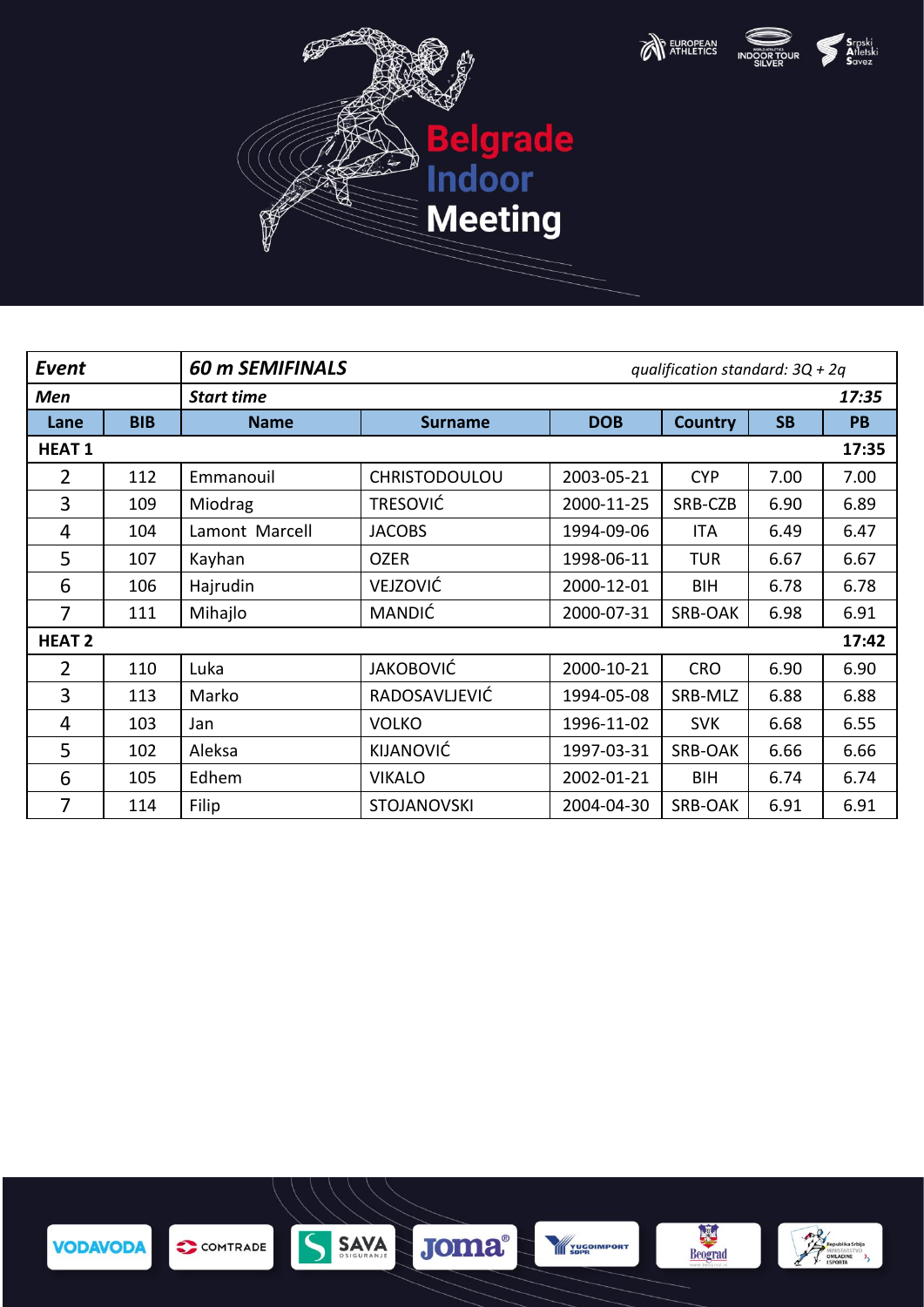





| <b>Event</b> |            | <b>High Jump</b>  |                     |            |                |           |           |
|--------------|------------|-------------------|---------------------|------------|----------------|-----------|-----------|
| <b>Women</b> |            | <b>Start time</b> |                     |            |                |           | 17:40     |
| <b>Order</b> | <b>BIB</b> | <b>Name</b>       | <b>Surname</b>      | <b>DOB</b> | <b>Country</b> | <b>SB</b> | <b>PB</b> |
| 1            | 208        | Sara              | AŠĆIĆ               | 1997-07-02 | <b>CRO</b>     | 1.81      | 1.81      |
| 2            | 209        | Despoina          | <b>CHARALAMBOUS</b> | 2000-05-22 | <b>CYP</b>     | 1.83      | 1.84      |
| 3            | 204        | Jovana            | <b>DELIĆ</b>        | 2002-08-08 | SRB-CZB        | 1.87      | 1.87      |
| 4            | 207        | Lia               | <b>APOSTOLOVSKI</b> | 2000-06-23 | <b>SLO</b>     | 1.88      | 1.88      |
| 5            | 203        | Zorana            | <b>ROKAVEC</b>      | 2004-12-30 | SRB-MLZ        | 1.88      | 1.88      |
| 6            | 205        | Maja              | <b>NILSSON</b>      | 1999-12-08 | <b>SWE</b>     | 1.88      | 1.91      |
| 7            | 202        | Angelina          | <b>TOPIĆ</b>        | 2005-07-26 | SRB-TJB        | 1.91      | 1.91      |
| 8            | 206        | Marija            | <b>VUKOVIĆ</b>      | 1992-01-21 | <b>MNE</b>     | 1.96      | 1.96      |

| Event          |            |                   | 60 m Hurdles Memorial race "Borisav Pisić" |            |                |           |           |
|----------------|------------|-------------------|--------------------------------------------|------------|----------------|-----------|-----------|
| <b>Men</b>     |            | <b>Start time</b> |                                            |            |                |           |           |
| Lane           | <b>BIB</b> | <b>Name</b>       | <b>Surname</b>                             | <b>DOB</b> | <b>Country</b> | <b>SB</b> | <b>PB</b> |
| 2              | 115        | Luca              | <b>TRGOVČEVIĆ</b>                          | 1992-05-19 | SRB-OAK        | 7.81      | 7.81      |
| 3              | 116        | Petr              | <b>SVOBODA</b>                             | 1984-10-10 | <b>CZE</b>     | 7.66      | 7.44      |
| $\overline{4}$ | 117        | Shuhei            | <b>ISHIKAWA</b>                            | 1995-05-29 | <b>JPN</b>     | 7.57      | 7.57      |
| 5              | 119        | Milan             | <b>TRAJKOVIĆ</b>                           | 1992-03-17 | <b>CYP</b>     | 7.61      | 7.51      |
| 6              | 118        | Mikdat            | <b>SEVLER</b>                              | 1998-01-21 | <b>TUR</b>     | 7.71      | 7.71      |
| 7              | 120        | Jovan             | ČANAK                                      | 2002-06-02 | SRB-VNS        | 8.08      | 8.08      |
| 8              | 121        | Bogdan            | <b>VIDOJKOVIĆ</b>                          | 2003-02-26 | SRB-CZB        | 8.19      | 8.19      |

**WE AVE OF THE SPOKE THE SPOKE THAT SPOKER** 





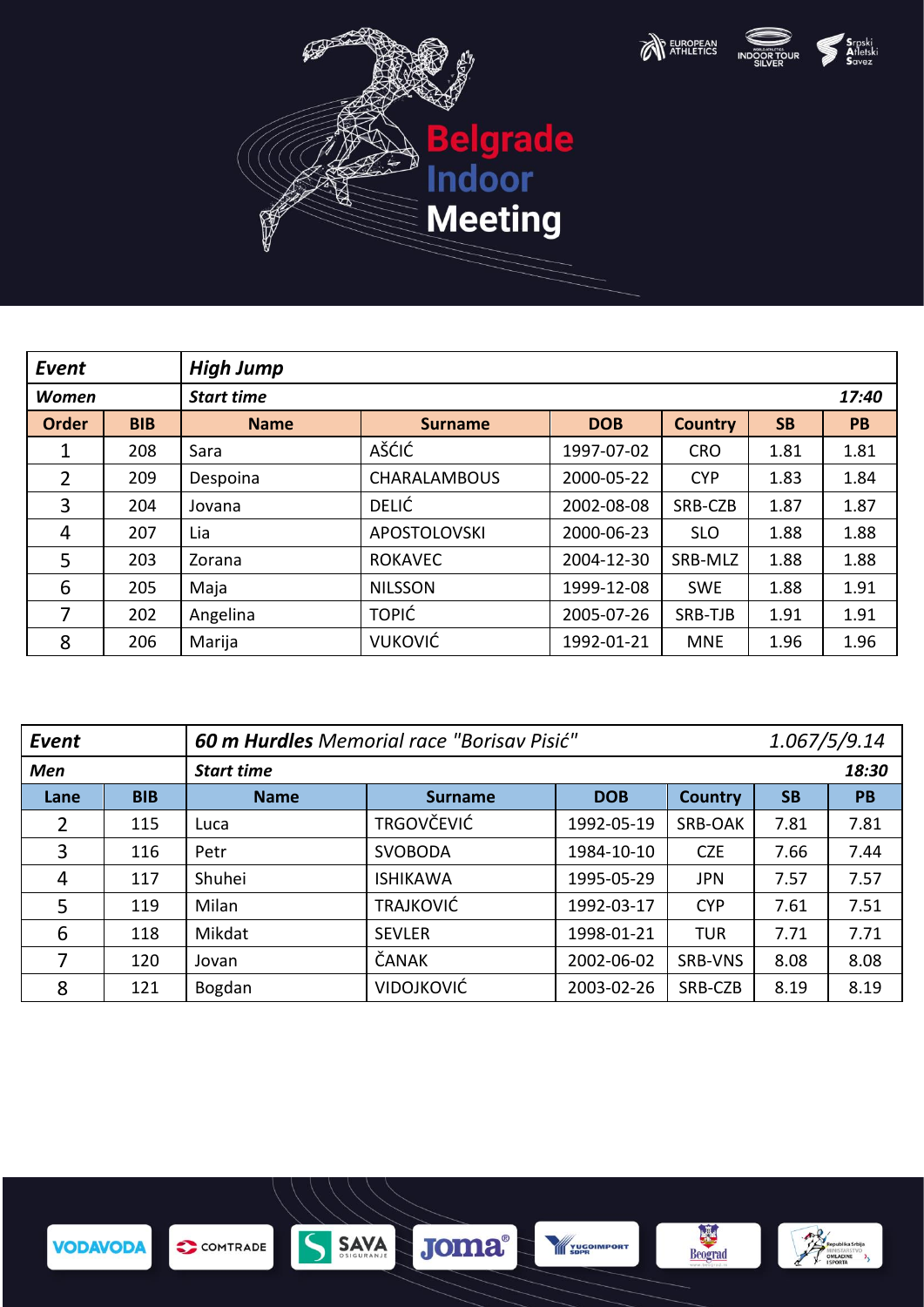

Beograd

**THE YUGOIMPORT** 

Republika Srbija<br>
MIADINE DISPORTA





| <b>Event</b>   |            | <b>Long Jump</b>  |                 |            |                |           |           |
|----------------|------------|-------------------|-----------------|------------|----------------|-----------|-----------|
| <b>Women</b>   |            | <b>Start time</b> |                 |            |                |           | 18:35     |
| <b>Order</b>   | <b>BIB</b> | <b>Name</b>       | <b>Surname</b>  | <b>DOB</b> | <b>Country</b> | <b>SB</b> | <b>PB</b> |
| 1              | 198        | Anastztazia       | <b>NGUYEN</b>   | 1993-01-09 | <b>HUN</b>     | 6.38      | 6.58      |
| $\overline{2}$ | 196        | Jazmin            | <b>SAWYERS</b>  | 1994-05-21 | <b>GBR</b>     | 6.46      | 6.71      |
| 3              | 201        | Klara             | <b>BARNJAK</b>  | 1992-09-18 | <b>CRO</b>     | 6.18      | 6.23      |
| 4              | 199        | Diana             | <b>LESTI</b>    | 1998-03-30 | <b>HUN</b>     | 6.53      | 6.53      |
| 5              | 200        | Neja              | <b>FILIPIČ</b>  | 1995-04-21 | <b>SLO</b>     | 6.37      | 6.45      |
| 6              | 195        | Milica            | GARDAŠEVIĆ      | 1998-09-28 | SRB-VNS        | 6.66      | 6.66      |
| 7              | 197        | Tilde             | <b>JOHANSON</b> | 2001-05-01 | <b>SWE</b>     | 6.53      | 6.73      |
| 8              | 194        | Ivana             | <b>VULETA</b>   | 1990-05-10 | SRB-VNS        | 6.85      | 7.24      |

| Event        |            | <b>Shot put</b>   |                  |            |                |           |       |  |
|--------------|------------|-------------------|------------------|------------|----------------|-----------|-------|--|
| <b>Men</b>   |            | <b>Start time</b> |                  |            |                |           | 18:40 |  |
| <b>Order</b> | <b>BIB</b> | <b>Name</b>       | <b>Surname</b>   | <b>DOB</b> | <b>Country</b> | <b>SB</b> | PB    |  |
| 1            | 155        | Veljko            | NEDELJKOVIĆ      | 1998-05-26 | SRB-CZB        | 19.50     | 19.50 |  |
| 2            | 158        | Andrei            | <b>TOADER</b>    | 1997-05-26 | ROU            | 20.35     | 20.79 |  |
| 3            | 154        | Asmir             | KOLAŠINAC        | 1984-10-15 | SRB-OAK        | 20.79     | 21.06 |  |
| 4            | 157        | Wiktor            | <b>PETERSSON</b> | 1998-05-01 | <b>SWE</b>     | 19.53     | 21.15 |  |
| 5            | 156        | Mesud             | <b>PEZER</b>     | 1994-08-27 | <b>BIH</b>     | 20.51     | 21.15 |  |
| 6            | 159        | <b>Nick</b>       | <b>PONZIO</b>    | 1995-01-04 | <b>ITA</b>     | 21.53     | 21.53 |  |

**Joma**®



 $\overline{S}$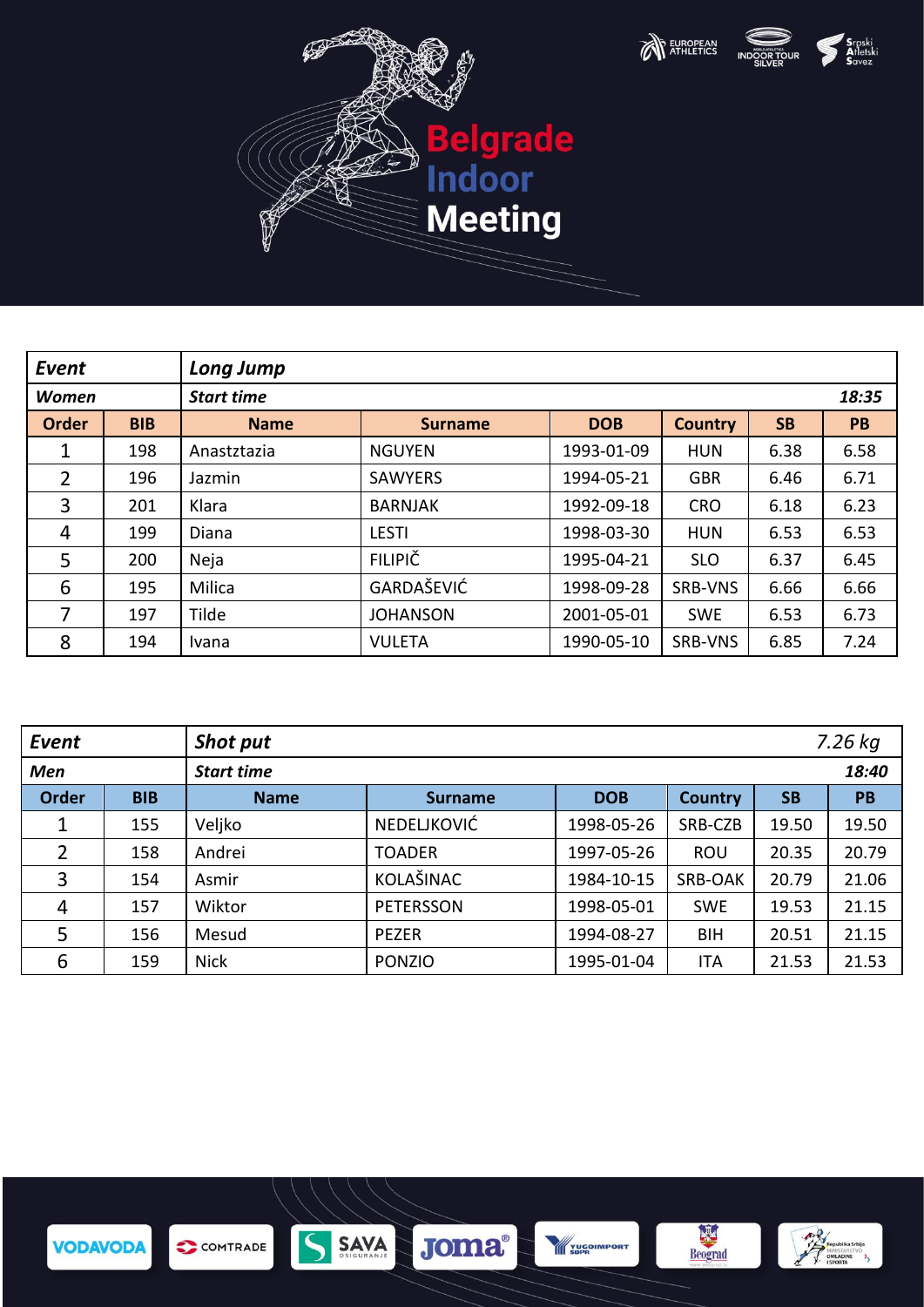

Beograd

**THE YUGOIMPORT** 

Republika Srbija<br>
MINISTARTIVO<br>
PISPORTA<br>
SPORTA





| Event        |            | 60 m Hurdles      |                 |            |                |           | 0.838/5/8.50 |  |
|--------------|------------|-------------------|-----------------|------------|----------------|-----------|--------------|--|
| <b>Women</b> |            | <b>Start time</b> |                 |            |                |           | 18:45        |  |
| Lane         | <b>BIB</b> | <b>Name</b>       | <b>Surname</b>  | <b>DOB</b> | <b>Country</b> | <b>SB</b> | PB           |  |
| 2            | 210        | Marina            | ŽIVKOVIĆ        | 2001-07-09 | SRB-VNS        | 9.03      | 8.89         |  |
| 3            | 173        | Anja              | LUKIĆ           | 1999-05-30 | <b>SRB-OAK</b> | 8.24      | 8.21         |  |
| 4            | 174        | Ivana             | <b>LONČAREK</b> | 1991-04-08 | <b>CRO</b>     | 8.14      | 8.06         |  |
| 5            | 175        | Joni              | TIMIČIĆ PREZELJ | 1993-08-25 | <b>SLO</b>     | 8.23      | 8.23         |  |
| 6            | 176        | Marija            | <b>BUKVIĆ</b>   | 2001-05-31 | SRB-CZB        | 8.59      | 8.59         |  |
| 7            | 177        | Vanja             | <b>DRČA</b>     | 2004-10-13 | SRB-OAK        | 8.71      | 8.71         |  |

| <b>Event</b> |            | 1500 m            |                   |            |                |           |         |
|--------------|------------|-------------------|-------------------|------------|----------------|-----------|---------|
| <b>Men</b>   |            | <b>Start time</b> |                   |            |                |           | 18:55   |
| Lane         | <b>BIB</b> | <b>Name</b>       | <b>Surname</b>    | <b>DOB</b> | <b>Country</b> | <b>SB</b> | PB      |
| 1            | 141        | Darragh           | <b>MCELHINNEY</b> | 2000-11-09 | <b>IRL</b>     | 3:42.89   | 3:42.89 |
| 2            | 143        | Istvan            | <b>SZOGI</b>      | 1995-09-12 | <b>HUN</b>     | 3:39.03   | 3:37.55 |
| 3            | 142        | Elliot            | <b>GILES</b>      | 1994-05-26 | <b>GBR</b>     | 3:35.93   | 3:33.80 |
| 4            | 144        | Yervand           | <b>MKRTCHYAN</b>  | 1996-06-11 | <b>ARM</b>     | 3:50.84   | 3:44.55 |
| 5            | 146        | Aleksa            | <b>MILANOVIĆ</b>  | 2000-04-30 | SRB-MOĆ        | 3:51.63   | 3:51.63 |
| 6            | 140        | Elzan             | <b>BIBIĆ</b>      | 1999-01-08 | SRB-NOP        | 3:45.12   | 3:38.94 |
| 7            | 147        | Jovan             | ROSIĆ             | 2002-10-11 | <b>BIH</b>     |           |         |

Joma®



 $\overline{S}$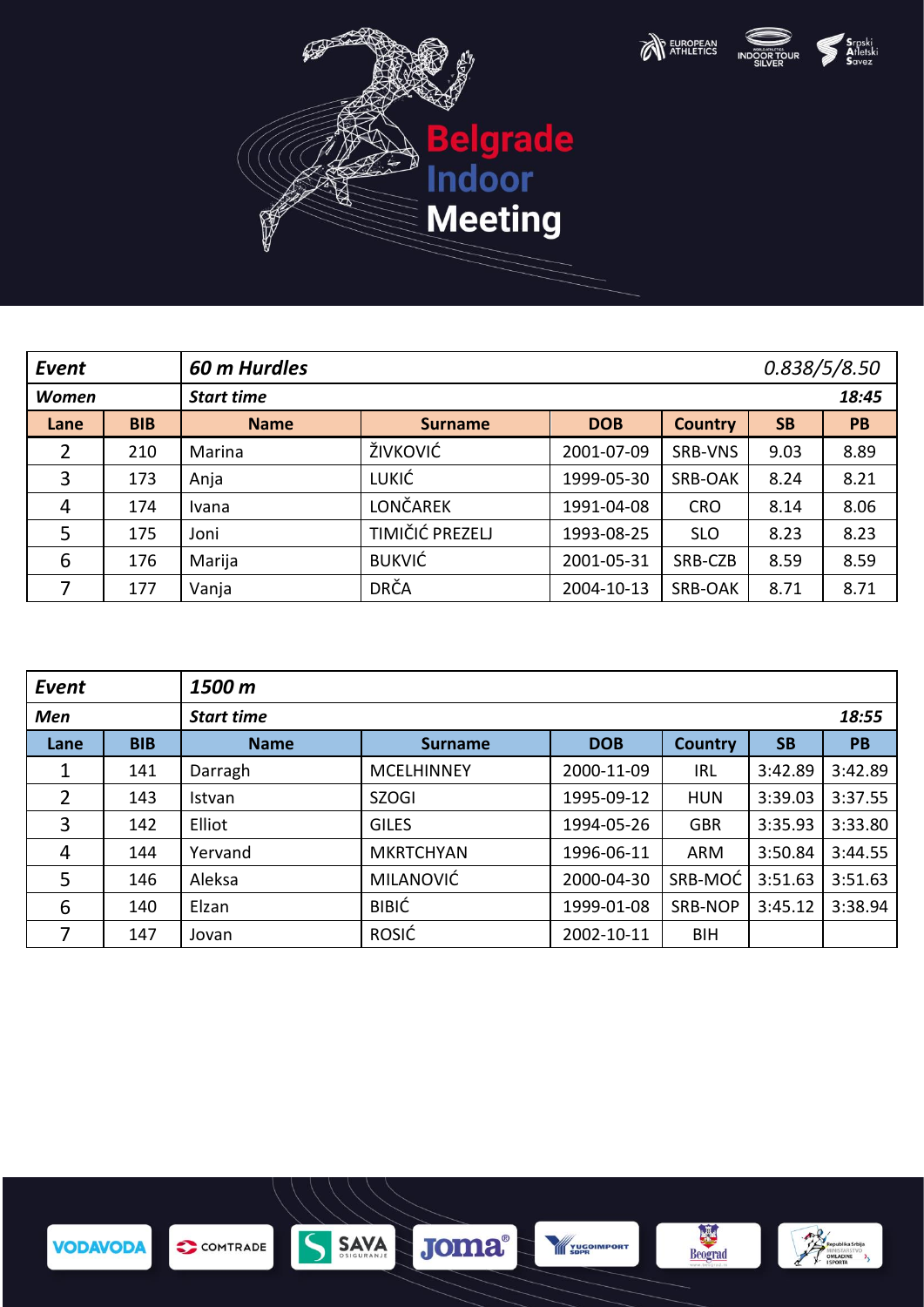

Beograd

**THE YUGOIMPORT** 

Republika Srbija<br>
MINISTARTIVO<br>
PISPORTA<br>
SPORTA





| Event        |            | 400 m FINAL       |                        |            |                |           |           |
|--------------|------------|-------------------|------------------------|------------|----------------|-----------|-----------|
| <b>Women</b> |            | <b>Start time</b> |                        |            |                |           | 19:06     |
| Lane         | <b>BIB</b> | <b>Name</b>       | <b>Surname</b>         | <b>DOB</b> | <b>Country</b> | <b>SB</b> | <b>PB</b> |
| 2            | 181        | Milja             | <b>THURESON</b>        | 1994-05-23 | <b>FIN</b>     | 54.18     | 54.18     |
| 3            | 182        | Giancarla         | <b>DIMICH TREVISAN</b> | 1993-02-17 | <b>ITA</b>     | 53.35     | 53.35     |
| 4            | 183        | Anita             | <b>HORVAT</b>          | 1996-09-07 | <b>SLO</b>     | 52.96     | 52.22     |
| 5            | 179        | Camille           | LAUS                   | 1993-05-23 | <b>BEL</b>     | 52.62     | 52.62     |
| 6            | 178        | Agata             | <b>ZUPIN</b>           | 1998-03-17 | <b>SLO</b>     | 53.55     | 53.48     |

| Event          |            | 400 m Memorial Race "Ismail Mačey" |                 |            |                |           |       |
|----------------|------------|------------------------------------|-----------------|------------|----------------|-----------|-------|
| Men            |            | <b>Start time</b>                  |                 |            |                |           | 19:12 |
| Lane           | <b>BIB</b> | <b>Name</b>                        | <b>Surname</b>  | <b>DOB</b> | <b>Country</b> | <b>SB</b> | PB    |
| <b>HEAT 1</b>  |            |                                    |                 |            |                |           | 19:12 |
| $\overline{2}$ | 129        | Dominik                            | ŠKORJANC        | 2003-09-22 | <b>CRO</b>     | 48.75     | 48.75 |
| 3              | 127        | Robert                             | <b>PARGE</b>    | 1997-04-25 | <b>ROU</b>     | 48.45     | 47.02 |
| 4              | 125        | Jovan                              | <b>STOJOSKI</b> | 1997-11-26 | <b>MKD</b>     | 47.18     | 47.18 |
| 5              | 128        | Oguzhan                            | <b>KAYA</b>     | 2001-04-04 | <b>TUR</b>     | 47.61     | 47.61 |
| 6              | 124        | Simon                              | <b>BUJNA</b>    | 1995-12-27 | <b>SVK</b>     | 47.17     | 47.17 |
| <b>HEAT 2</b>  |            |                                    |                 |            |                |           | 19:18 |
| 2              | 126        | Lovro                              | MESEC KOŠIR     | 1999-08-11 | <b>SLO</b>     | 46.94     | 46.94 |
| 3              | 123        | Christopher                        | O'DONELL        | 1998-05-17 | <b>IRL</b>     | 46.94     | 46.94 |
| 4              | 122        | Boško                              | KIJANOVIĆ       | 2000-06-21 | SRB-OAK        | 47.03     | 47.04 |
| 5              | 131        | Benjamin Lobo                      | <b>VEDEL</b>    | 1997-09-23 | <b>DEN</b>     | 45.95     | 45.95 |
| 6              | 130        | Cillin                             | <b>GREENE</b>   | 1998-02-12 | <b>IRL</b>     | 46.64     | 46.64 |

Joma®



 $\overline{S}$ 

COMTRADE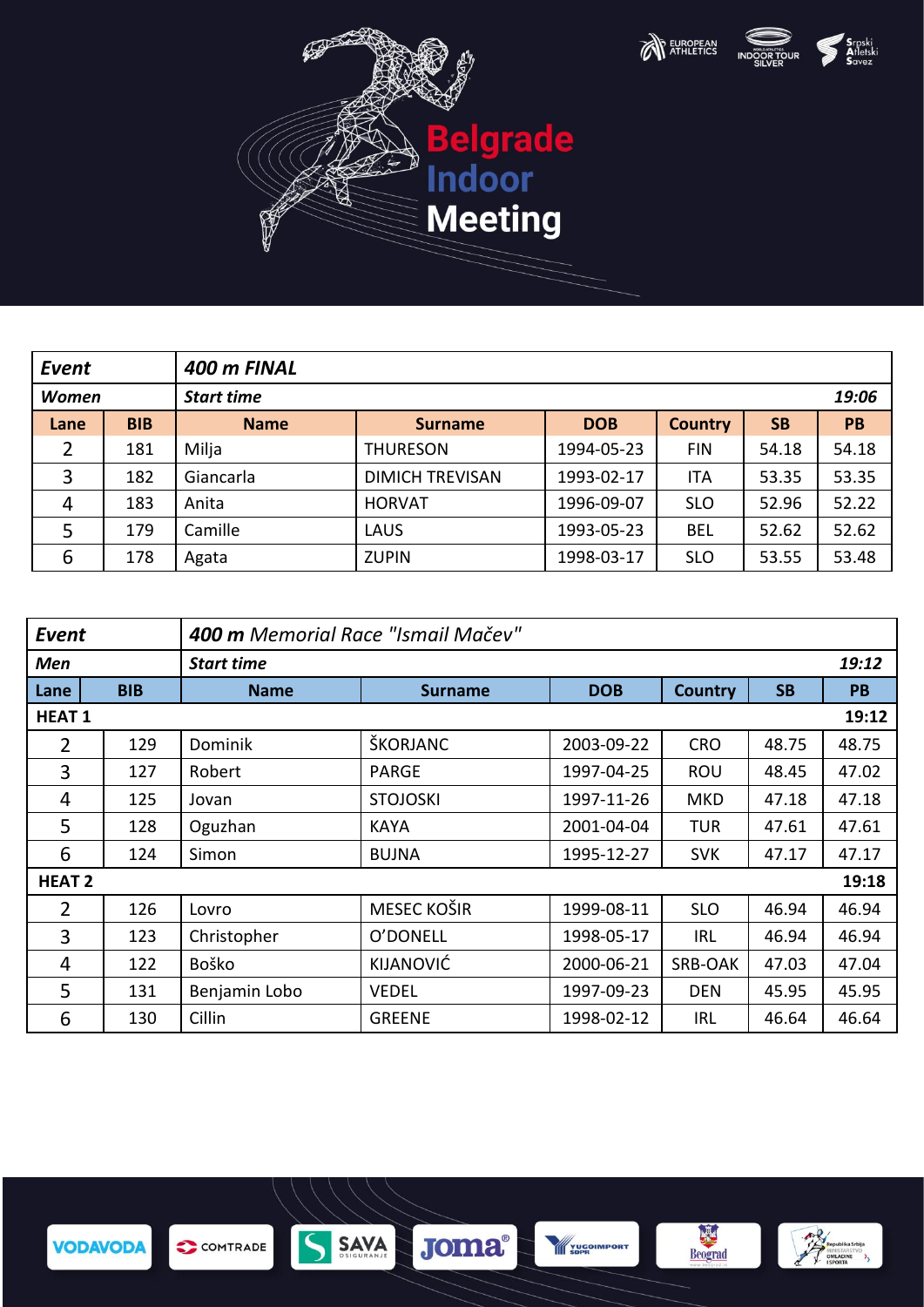





| Event          |            | 800 m FINAL       |                      |            |                |           |           |
|----------------|------------|-------------------|----------------------|------------|----------------|-----------|-----------|
| <b>Women</b>   |            | <b>Start time</b> |                      |            |                |           | 19:26     |
| Lane           | <b>BIB</b> | <b>Name</b>       | <b>Surname</b>       | <b>DOB</b> | <b>Country</b> | <b>SB</b> | <b>PB</b> |
| 1              | 190        | Kristina Daniela  | BALAN                | 1998-10-17 | <b>ROU</b>     | 2:05.84   | 2:04.84   |
| 1              | 184        | Dunja             | <b>SIKIMA</b>        | 2005-12-11 | SRB-BNZ        | 2:11.36   | 2:11.06   |
| $\overline{2}$ | 187        | Jerneja           | <b>SMONKAR</b>       | 1992-07-27 | <b>SLO</b>     | 2:03.87   | 2:03.87   |
| 3              | 189        | <i>Ivona</i>      | <b>ZEMUNIK</b>       | 1993-12-12 | <b>CRO</b>     | 2:08.35   | 2:07.99   |
| 3              | 193        | Iva               | <b>MALETIĆ</b>       | 2003-10-08 | SRB-MZA        | 2:12.44   | 2:12.44   |
| 4              | 188        | <b>Bianka</b>     | <b>BARTHA - KERI</b> | 1994-04-19 | <b>HUN</b>     | 2:02.64   | 2:02.07   |
| 5              | 192        | Louise            | <b>SHANAHAN</b>      | 1997-01-26 | IRL            | 2:04.82   | 2:01.67   |
| 5              | 185        | Saima             | <b>MURIĆ</b>         | 2006-05-19 | SRB-NOP        | 2:14.98   | 2:10.69   |
| 6              | 186        | Suzanne           | <b>VOORRIPS</b>      | 1993-10-11 | <b>NED</b>     | 2:05.02   | 2:02.79   |
| 6              | 191        | Marcela           | <b>GUDIĆ</b>         | 2003-08-13 | <b>CRO</b>     | 2:16.59   | 2:07.73   |